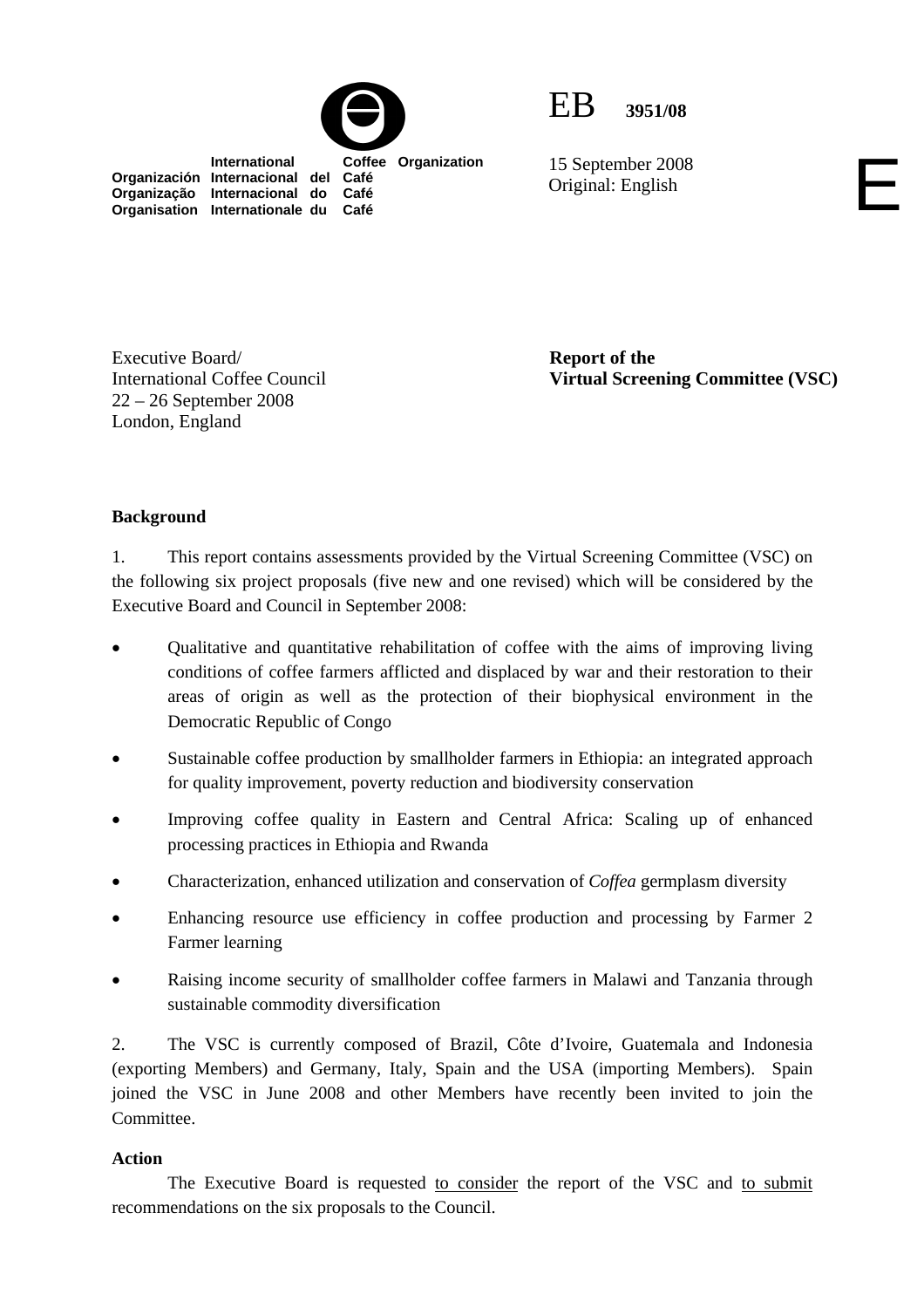#### **REPORT OF THE VIRTUAL SCREENING COMMITTEE (VSC)**

### **Summary of VSC screening by technical area September 2008**

| <b>Technical area</b>                                     | <b>Oualitative and</b><br>quantitative rehabilitation<br>of coffee with the aims of<br>improving living<br>conditions of coffee<br>farmers afflicted and<br>displaced by war and<br>their restoration to their<br>areas of origin as well as<br>the protection of their<br>biophysical environment<br>in the Democratic<br><b>Republic of Congo</b> | Sustainable coffee<br>production by smallholder<br>farmers in Ethiopia: An<br>integrated approach for<br>quality improvement,<br>poverty reduction and<br>biodiversity conservation | <b>Improving coffee quality</b><br>in Eastern and Central<br>Africa: Scaling up of<br>enhanced processing<br>practices in Ethiopia and<br>Rwanda | <b>Characterization, enhanced</b><br>utilization and<br>conservation of Coffea<br>germplasm diversity | <b>Enhancing resource use</b><br>efficiency in coffee<br>production and<br>processing by Farmer 2<br><b>Farmer learning</b> * | Raising income security<br>of smallholder coffee<br>farmers in Malawi and<br><b>Tanzania through</b><br>sustainable commodity<br>diversification |
|-----------------------------------------------------------|-----------------------------------------------------------------------------------------------------------------------------------------------------------------------------------------------------------------------------------------------------------------------------------------------------------------------------------------------------|-------------------------------------------------------------------------------------------------------------------------------------------------------------------------------------|--------------------------------------------------------------------------------------------------------------------------------------------------|-------------------------------------------------------------------------------------------------------|-------------------------------------------------------------------------------------------------------------------------------|--------------------------------------------------------------------------------------------------------------------------------------------------|
| Coffee sector priorities                                  | Adequate                                                                                                                                                                                                                                                                                                                                            | Good                                                                                                                                                                                | Adequate                                                                                                                                         | Poor                                                                                                  | Insufficient information                                                                                                      | N/A                                                                                                                                              |
| Project planning                                          | Insufficient information                                                                                                                                                                                                                                                                                                                            | Good                                                                                                                                                                                | Adequate                                                                                                                                         | Poor                                                                                                  | Insufficient information                                                                                                      | N/A                                                                                                                                              |
| Operational capacity of Project<br>Executing Agency (PEA) | Insufficient information                                                                                                                                                                                                                                                                                                                            | Adequate                                                                                                                                                                            | Adequate                                                                                                                                         | Adequate                                                                                              | Good                                                                                                                          | N/A                                                                                                                                              |
| Sustainability                                            | Poor                                                                                                                                                                                                                                                                                                                                                | Adequate                                                                                                                                                                            | Insufficient information                                                                                                                         | Insufficient information                                                                              | Insufficient information                                                                                                      | N/A                                                                                                                                              |
| Budget/cost-effectiveness                                 | Poor                                                                                                                                                                                                                                                                                                                                                | Adequate                                                                                                                                                                            | Insufficient information                                                                                                                         | Poor                                                                                                  | Insufficient information                                                                                                      | N/A                                                                                                                                              |
| <b>Overall recommendation -</b><br>Proposal should be:    | Revised                                                                                                                                                                                                                                                                                                                                             | Approved subject to minor<br>revisions.                                                                                                                                             | The VSC was split on<br>whether to recommend the<br>proposal for rejection or<br>revision                                                        | The VSC was split on<br>whether to recommend the<br>proposal for revision or<br>rejection             | The VSC was split on<br>whether to recommend the<br>proposal for approval,<br>revision or rejection                           | Approved                                                                                                                                         |

**(\*)** This proposal has been considered twice by the VSC.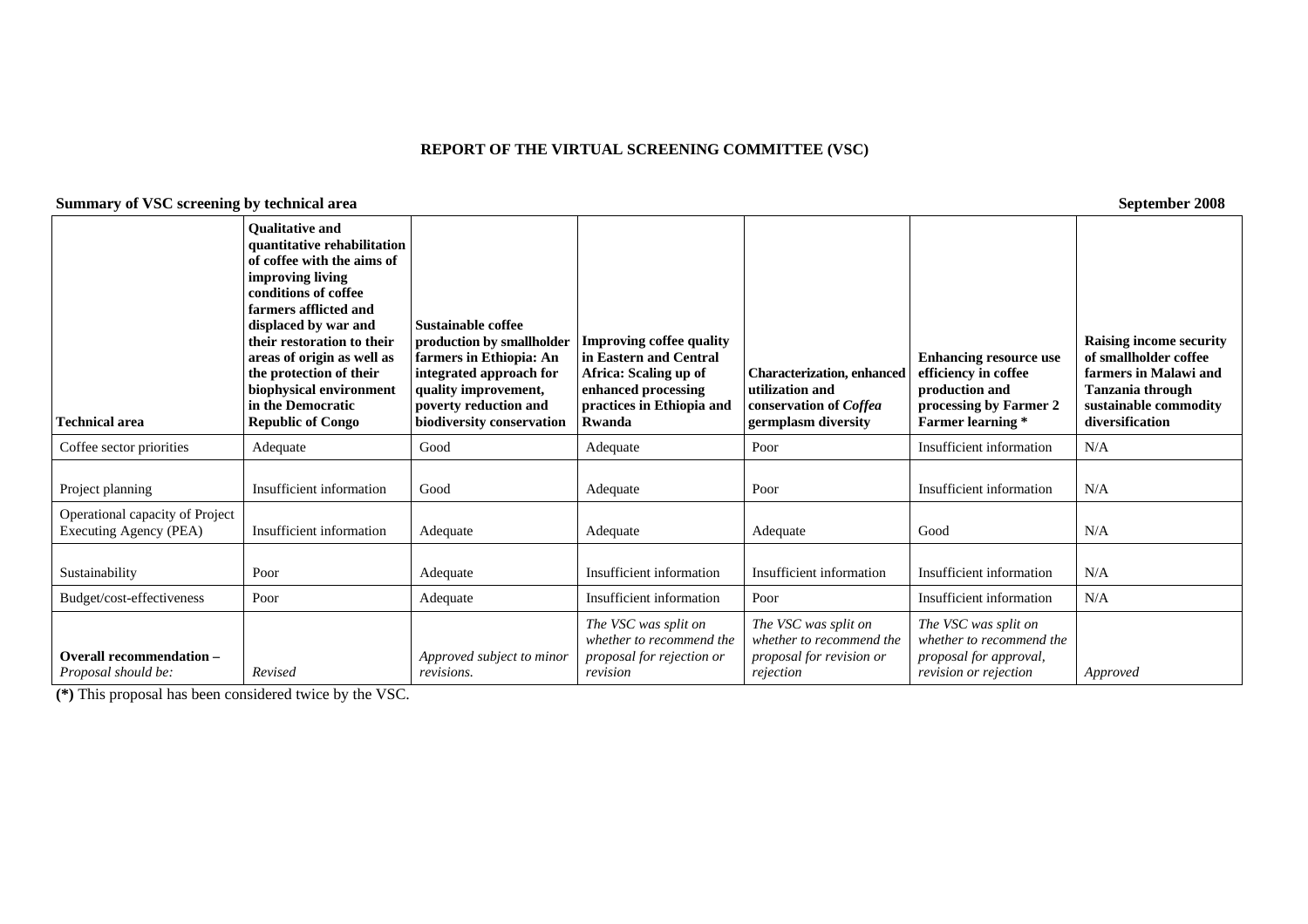**1. Qualitative and quantitative rehabilitation of coffee with the aims of improving living conditions of coffee farmers afflicted and displaced by war and their restoration to their areas of origin as well as the protection of their biophysical environment in the Democratic Republic of Congo**, submitted by the Office National du Café of the Democratic Republic of Congo – Project outline document WP-Board 1055/08.

| Screening by technical area | <b>Scoring:</b>                                               |  |
|-----------------------------|---------------------------------------------------------------|--|
| Coffee sector priorities    | Adequate                                                      |  |
| Project planning            | Insufficient information                                      |  |
| Operational capacity of PEA | Insufficient information                                      |  |
| Sustainability              | Poor                                                          |  |
| Budget/cost-effectiveness   | Poor                                                          |  |
| <b>VSC</b> recommendations: | The Committee recommended that the proposal should be revised |  |

## **General comments:**

- (a) This project proposal is designed to rehabilitate the coffee sector through the creation of centres for propagation and distribution, the establishment of extension and support teams and making available to farmers high performance cuttings, essential inputs and appropriate guidance.
- (b) The proposed Project Executing Agency (PEA) has yet to be determined.

- One Member, while considering the overall project concept to be good and appropriate, noted that the proposal lacked a clear plan of action. It would also be necessary to introduce elements of self-sustainability into project activities and, where feasible, to adopt coffee quality-improvement practices such as those successfully implemented in Ethiopia (pulped coffee) under the project CFC/ICO/22, in order to minimize the environmental impact and water consumption.
- Another Member found the proposal to be well written, with excellent objectives, a detailed budget, and an appropriate number of beneficiaries. The only problem was that the proposal did not list any objectively verifiable indicators for the outcomes.
- It was also pointed out that while the proposal was worthwhile and should be pursued further, it should be revised in view of the lack of information on crucial aspects and taking into consideration the following:
	- Detailed information on the costs of establishing coffee nurseries is lacking.
	- Co-financing needs to be established for the coffee nursery part.
	- Constraints to coffee marketing have not been addressed.
	- Gender aspects are not addressed.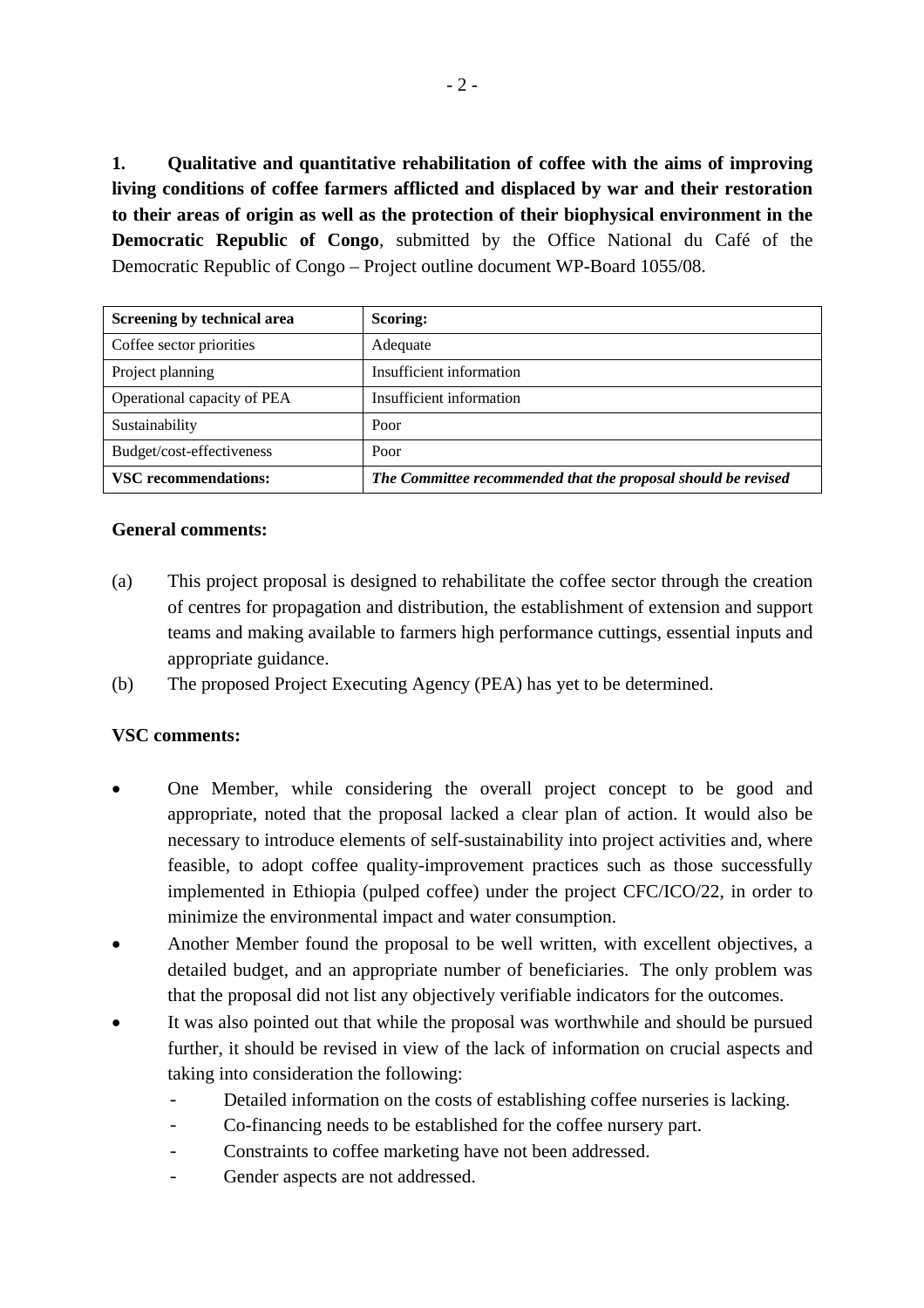**2. Sustainable coffee production by smallholder farmers in Ethiopia: An integrated approach for quality improvement, poverty reduction and biodiversity conservation**, submitted by the Ethiopian Coffee Forest Forum (ECFF) with the support of the Ethiopian Government **–** Project outline document WP-Board 1052/08.

| Screening by technical area | Scoring:                                                   |
|-----------------------------|------------------------------------------------------------|
| Coffee sector priorities    | Good                                                       |
| Project planning            | Good                                                       |
| Operational capacity of PEA | Adequate                                                   |
| Sustainability              | Adequate                                                   |
| Budget/cost-effectiveness   | Adequate                                                   |
| <b>VSC</b> recommendations: | The proposal should be approved subject to minor revisions |

## **General comments:**

(a) The project proposal is designed to improve the quality of coffee, marketing and management of the coffee production systems in Ethiopia by:

- (i) promoting access to credit and banking services by smallholders;
- (ii) building the capacity of different stakeholders and producers;
- (iii) recognizing best performing farmers, development agents and technicians;
- (iv) further improving market chain and income gains from coffee sales;
- (v) promoting quality coffee produced through project intervention; and
- (vi) conducting research activities to support product quality-improvement together with local and international institutions.
- (b) The proposed PEA is the ECFF.

- One Member noted that this was a good proposal. The objectively verifiable indicators were very reasonable and clearly explained. The proposed work would definitely help coffee growers.
- Another Member noted that the proposal was based on an accurate analysis of the results of the pilot project and the plan of action envisaged all the correct actions to be implemented to maximize the success of the project, including some original approaches such as the sustainable mechanism of Ethiopian investment funds, the thorough involvement of Elders' communities and the effective concept of coupling economically sustainable production and natural resources conservation. The project would also encourage the private sector involvement.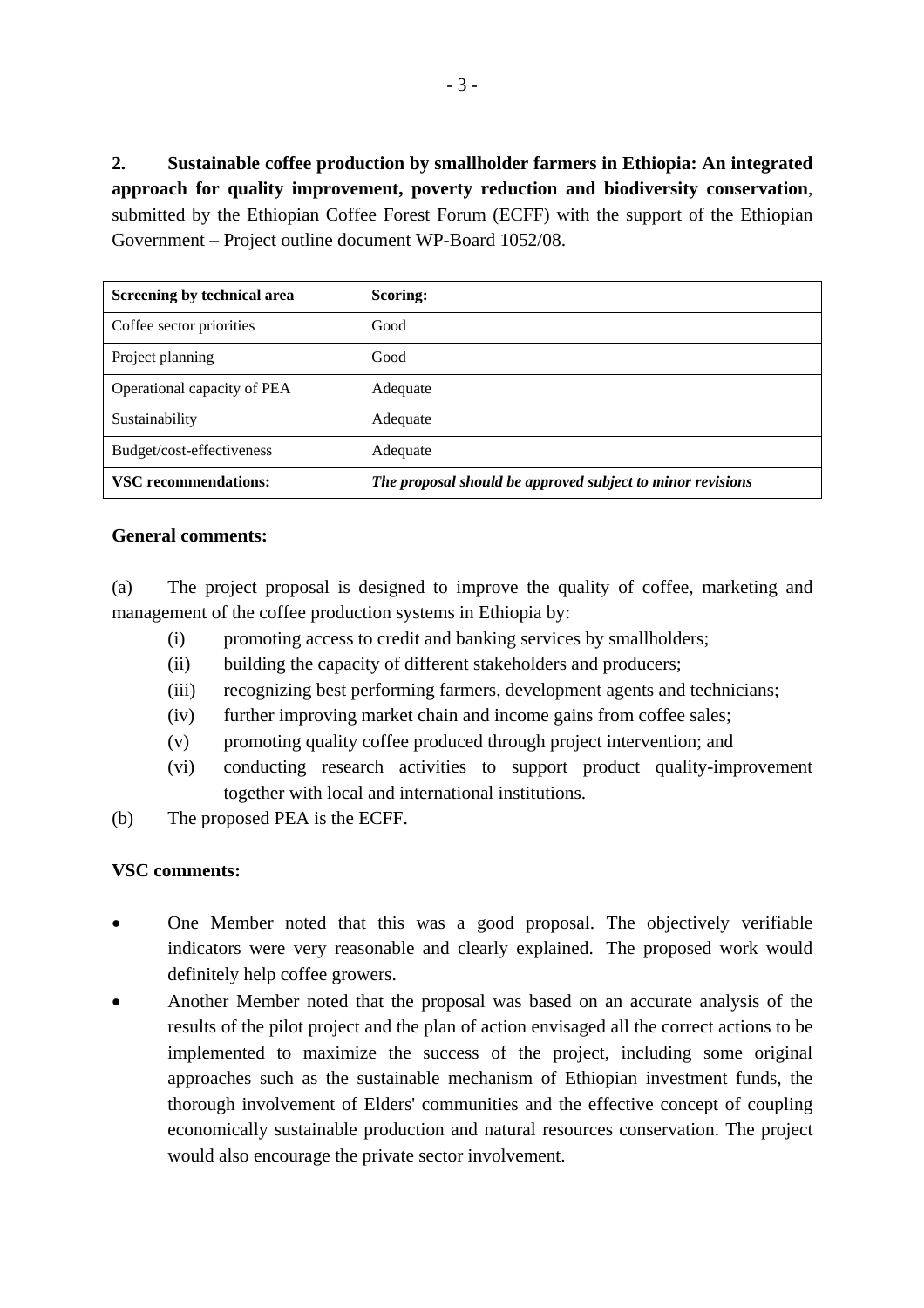- The following minor revisions were suggested:
	- Links to existing rural credit schemes should be established with a view to harmonizing lending procedures including the grant component awarded to beneficiaries.
	- The expected number of farm households benefitting from the project should be specified.
	- Gender aspects need to be addressed, including impacts of the proposed investment on intra-household division of responsibility and labour.
	- Clarification of the co-financing contribution from the United Nations Development Programme – Global Environment Fund (UNDP-GEF).
- Additional information related to the capacity of the PEA (the ECFF) would be helpful. The ECFF seems to be a relatively new organization. How well established are its links with the implementing agencies?
- Certain value-enhancing and marketing options are not mentioned such as certification according to sustainability standards or geographic origin.

**3. Improving coffee quality in Eastern and Central Africa: Scaling up of enhanced processing practices in Ethiopia and Rwanda,** submitted by CABI-ARC with the support of the Ethiopian Government **–** Project outline document WP-Board 1053/08.

| Screening by technical area | <b>Scoring:</b>                                                                            |
|-----------------------------|--------------------------------------------------------------------------------------------|
| Coffee sector priorities    | Adequate                                                                                   |
| Project planning            | Adequate                                                                                   |
| Operational capacity of PEA | Adequate                                                                                   |
| Sustainability              | Insufficient information                                                                   |
| Budget/cost-effectiveness   | Insufficient information                                                                   |
| <b>VSC</b> recommendations: | The Committee was split on whether to recommend the proposal for<br>rejection or revision. |

# **General comments:**

- (a) This proposal is designed to improve the livelihoods of small-scale coffee farmers in Eastern and Central Africa on a sustainable basis. This will be achieved by promoting the production of high quality coffee, through the adoption of enhanced coffee processing practices. The high quality coffees will subsequently attract premium prices in the market thereby translating into improved household income.
- (b) The proposed PEA is CABI-ARC.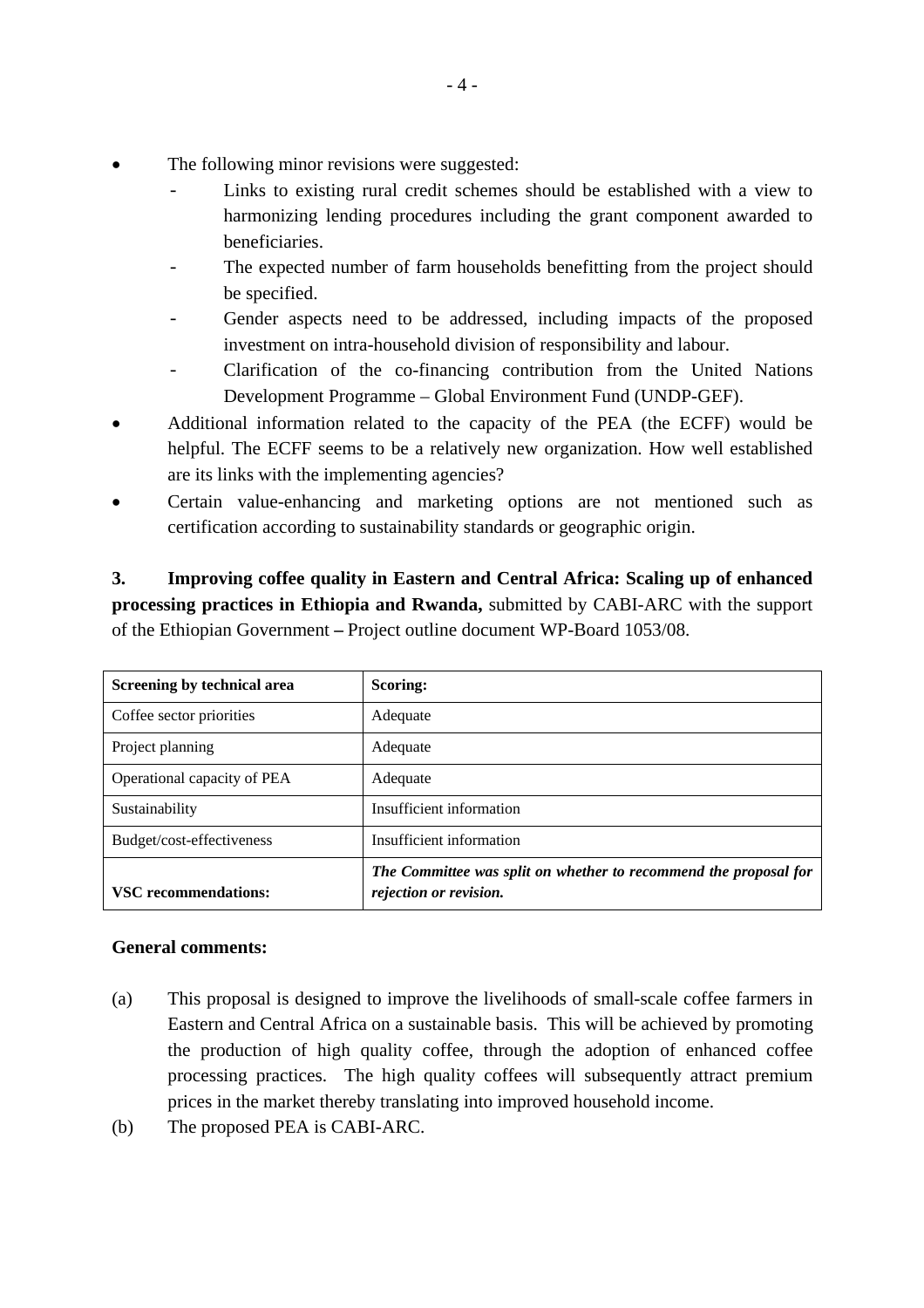## **VSC comments:**

- One Member noted that the proposal lacks a focused and detailed analysis of what went wrong and why during the pilot project (see Project 5.17 (CFC/ICO/22), document EB-3942/08 Rev. 4). Ethiopia and Rwanda have quite different situations in their coffee sectors and need specific project initiatives. The overall structure of the proposal appears to be based on a very bureaucratic and formal approach which is reflected in the exaggerated budget costs. A much leaner management approach is necessary. There is no convincing evidence of how the project objectives will be achieved. It was suggested that the proposal should be rejected.
- It was also pointed out that:
	- The proposal lacks information on how collaborating partners in Burundi and the Democratic Republic of Congo would be involved.
	- An appropriate design of the loan component is crucial to achieve the project objectives. However, such a component may need a pilot exercise before scaling the project up or out.
	- The level of co-financing is too low given the size and objectives of the project.
	- The gender dimension of the project has not been addressed.
	- The proposal needs major revision on the following aspects:
		- i) Appropriate staging of project components by including a pilot phase to test various options for rural credit.
		- ii) Reduce the size of the project by 40% to 50% and include a substantial amount of co-financing.
- Two other Members also suggested that the proposal, if it were to be revised, should be combined with the one submitted by the ECFF, as they share similar objectives.

**4. Characterization, enhanced utilization and conservation of** *Coffea* **germplasm diversity,** submitted by the National Coffee Research Centre (Centro Nacional de Investigaciones Cafeteras, Colombia – CENICAFE) in collaboration with Cornell University **–** Project outline document WP-Board 1054/08.

| Screening by technical area | Scoring:                                                                                  |  |
|-----------------------------|-------------------------------------------------------------------------------------------|--|
| Coffee sector priorities    | Poor                                                                                      |  |
| Project planning            | Poor                                                                                      |  |
| Operational capacity of PEA | Adequate                                                                                  |  |
| Sustainability              | Insufficient information                                                                  |  |
| Budget/cost-effectiveness   | Poor                                                                                      |  |
| <b>VSC</b> recommendations: | The Committee was split on whether to recommend the proposal for<br>revision or rejection |  |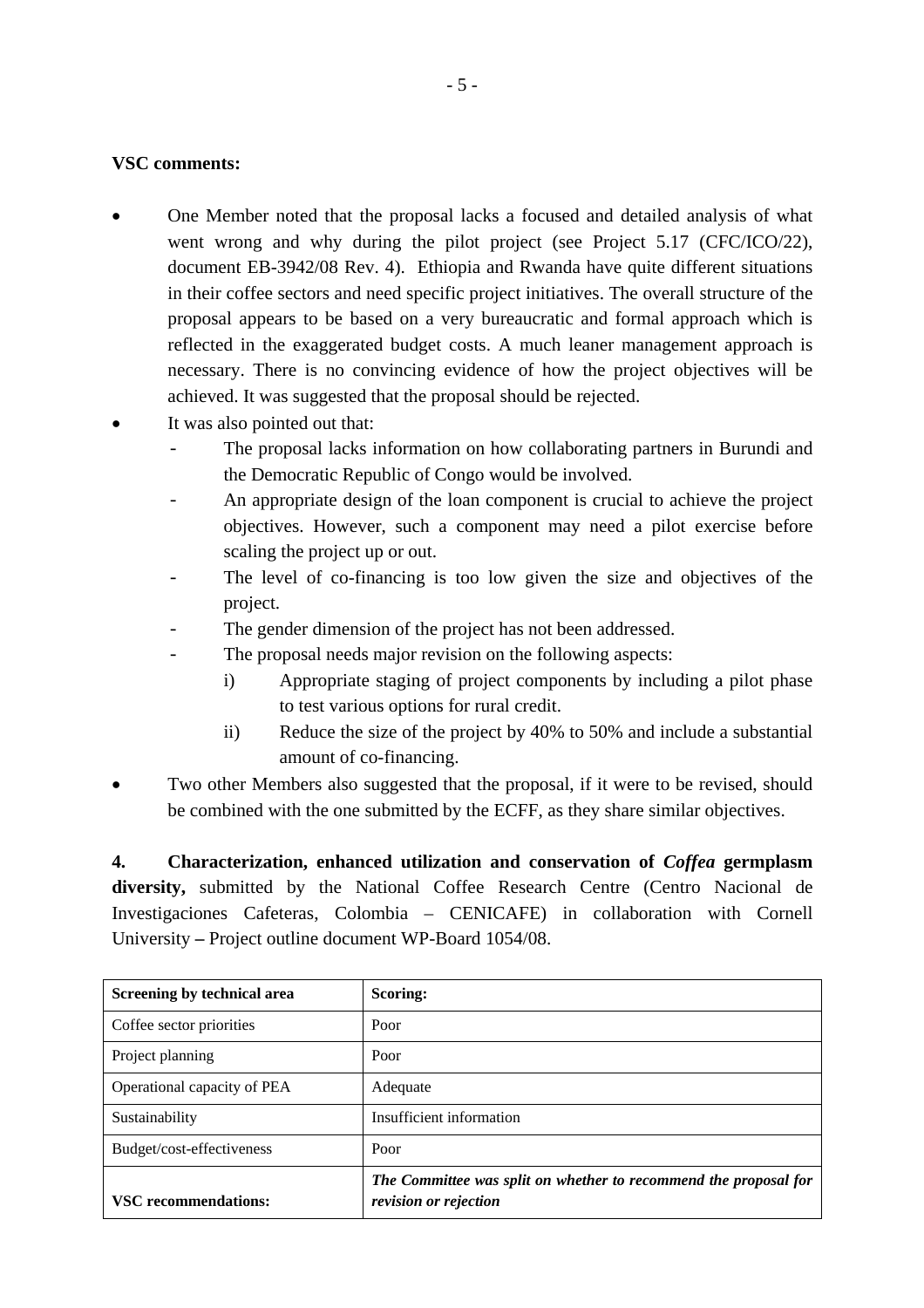### **General comments:**

- (a) This project proposal is designed to facilitate genetic diversity characterization, preservation and utilization in *Coffea*, and to ensure long-term sustainability of coffee production (social, economic and environmental). Estimation of genetic diversity in cultivated crops is essential for breeding programmes and for the conservation of genetic resources. All genetic resource conservation activities require the characterization of the diversity present in both the gene pools and the gene banks.
- (b) The proposed PEAs are CENICAFE, a technical agency of the National Federation of Coffee Growers of Colombia, and Cornell University.

- One Member noted that it lacked an effective plan of action and a detailed budget. It would be more logical and effective to coordinate this type of initiative at a higher level. For instance, the International Coffee Genome Network (ICGN) itself might assume this role and any proposal dealing with coffee genomics should be evaluated, amended (if necessary) and then implemented under the umbrella of the ICGN.
- Another Member noted that germplasm characterization and conservation should be considered on a global basis. Other countries such as France, Brazil and India, were interested in the study of coffee molecular, cytological and genomic markers. The proposal as it stood should be rejected.
- It was also noted that the total cost of the proposal was US\$3 million with no cofinancing or information on why this budget was necessary or how it would be spent. The first objective involved providing advanced molecular markers. These markers had already been developed by CENICAFE, and making them available to other scientists would only require paying for postage costs. The second objective concerned developing advanced genomic tools for characterization of germplasm. These tools had been developed and were already widely available. The third objective involved contributing to the development and implementation of conservation strategies. It was not clear how the PEAs expected to do this without indicating willing partners or providing details on exactly what they planned to do. Other issues included the lack of information on intellectual property for the germplasm, who the other participants were, and who had agreed to participate. The statement that "The beneficiaries of this project will be first and foremost coffee growers around the world in more than 60 countries that produce coffee" was not accurate. This project would only provide data which would be a long way from having any practical use in the field. The proposal also lacked objectively verifiable indicators.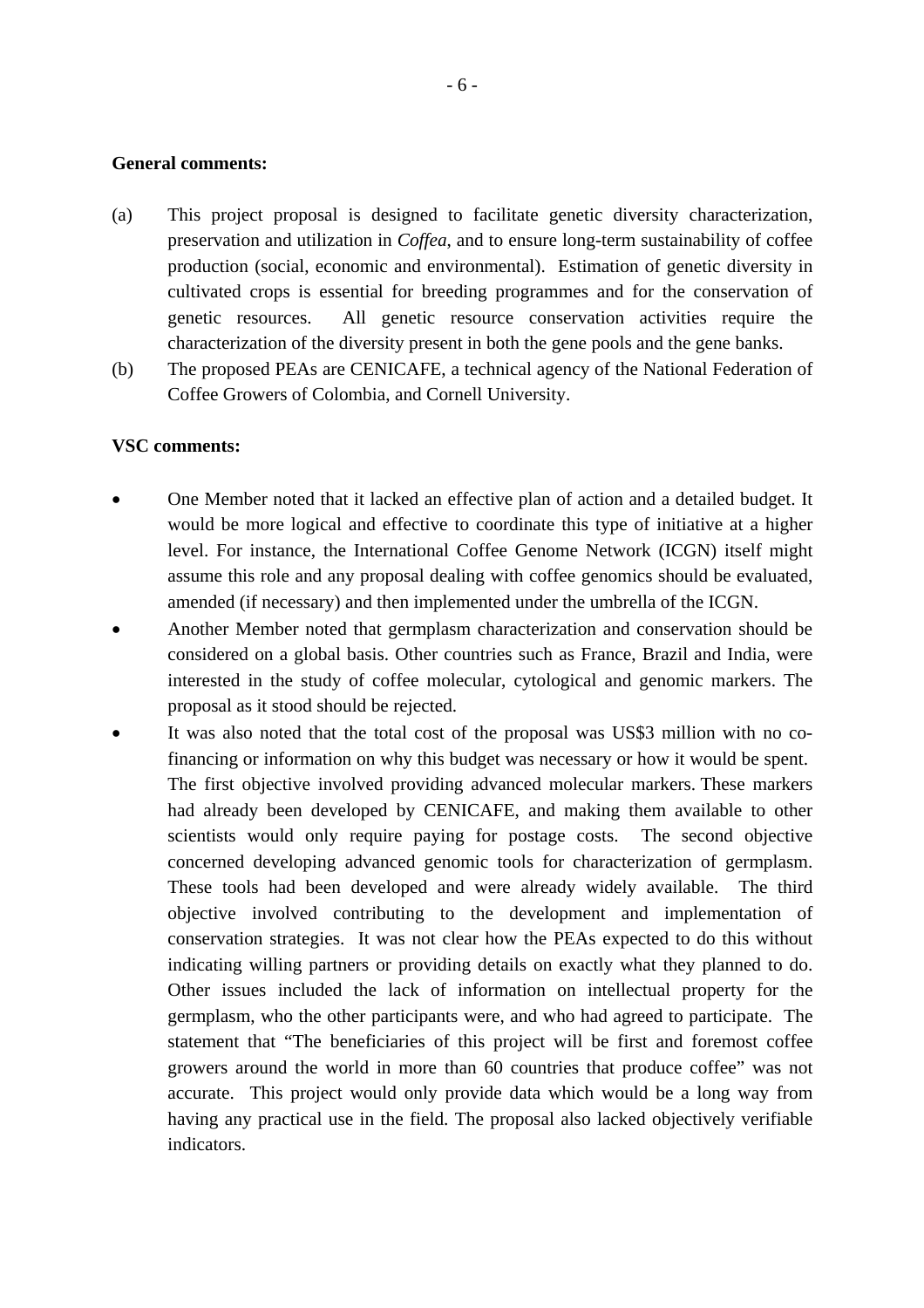**5. Enhancing resource use efficiency in coffee production and processing by Farmer 2 Farmer learning** submitted by the Foundation Hanns R. Neumann Stiftung (FHRNS) with the support of the Vietnam Coffee and Cocoa Association (VICOFA) and the Tanzania Coffee Board (revised) – Project outline document WP-Board 1049/08.

| Screening by technical area | <b>Scoring:</b>                                                                                     |  |  |
|-----------------------------|-----------------------------------------------------------------------------------------------------|--|--|
| Coffee sector priorities    | Insufficient information                                                                            |  |  |
| Project planning            | Insufficient information                                                                            |  |  |
| Operational capacity of PEA | Good                                                                                                |  |  |
| Sustainability              | Insufficient information                                                                            |  |  |
| Budget/cost-effectiveness   | Insufficient information                                                                            |  |  |
| <b>VSC</b> recommendations: | The Committee was split on whether to recommend the proposal for<br>approval, revision or rejection |  |  |

### **General comments:**

- (a) This project proposal aims to improve the capacity of smallholder farmers to make rational investment decisions and optimize production and processing.
- (b) The proposed PEA is EDE Consulting.

- Three Members suggested that the revised proposal should be approved.
- One Member pointed out that the Farmer 2 Farmer approach did not appear to work effectively in Uganda, due to the social structure of the country. Furthermore, the issue of farmer groups using PCs under their current living and working conditions was quite unrealistic, especially in Uganda. It was suggested that the proposal should be revised further.
- Another Member noted that 45% of the budget (US\$516,100) would go into developing software. Furthermore, this software would depend on data being provided by 3,000 farmers in Vietnam and 3,000 in Uganda. It seemed unrealistic to expect growers to measure crop data parameters (fertilizers, water, etc.) that would be used in a software programme which would then tell them what to do to improve production. According to the authors: "This will make it easier for them to adapt to (relative) changes in prices of inputs and outputs and in market demands...". They expect farmers will "... accurately describe their daily activities in the field or in the processing system." Was this realistic? How would these thousands of farmers measure their inputs especially considering that these inputs (e.g. type of fertilizer) would not be the same throughout all the areas? How would the data account for all the variables encountered in the field, e.g. different coffee varieties, slopes, elevation, rain patterns, soil, etc. It was difficult to see this proposal being of practical use to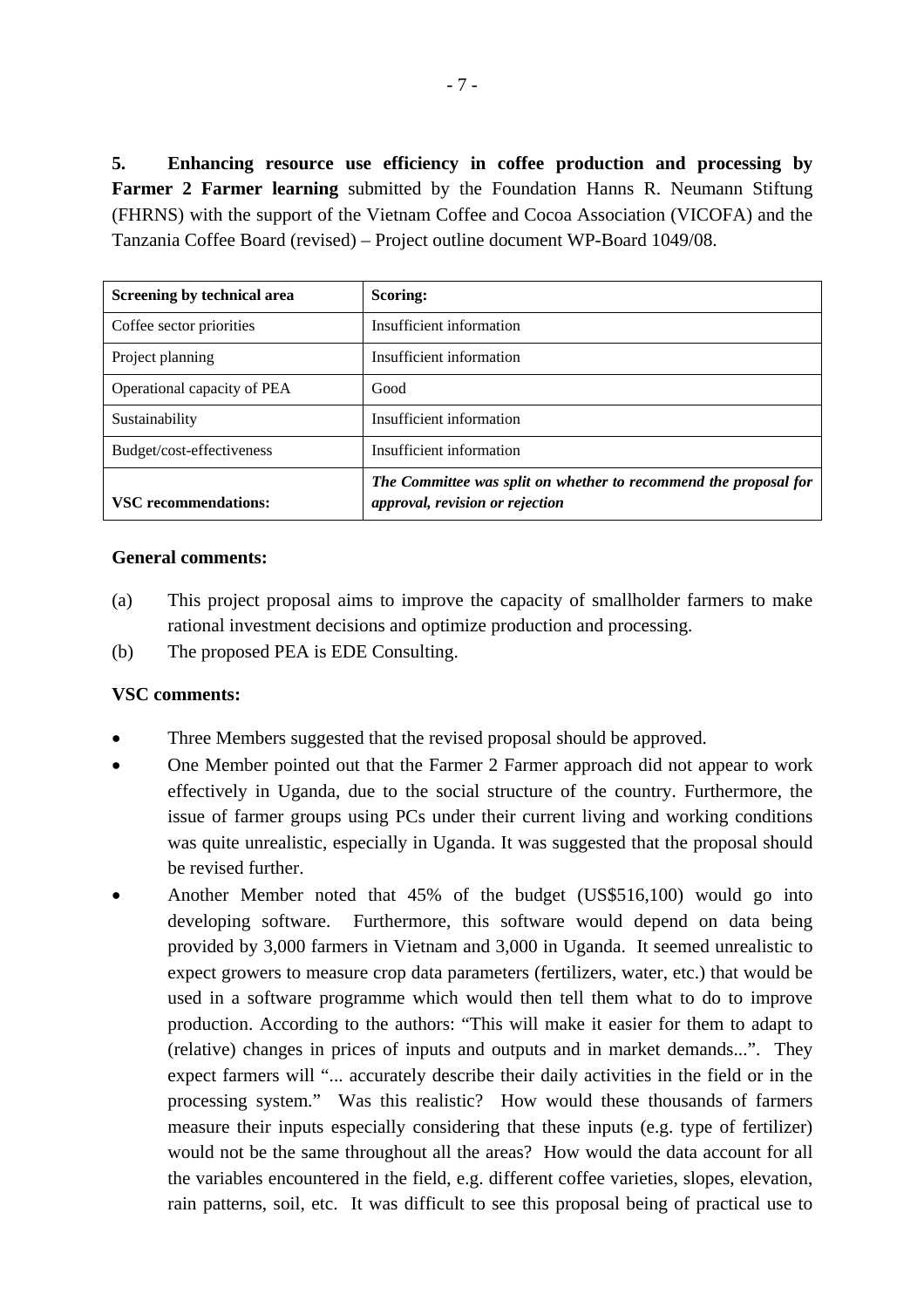growers and as funds were quite limited, the money could be better spent on other proposals with more realistic goals. For these reasons the rejection of the proposal was suggested.

**6. Raising income security of smallholder coffee farmers in Malawi and Tanzania through sustainable commodity diversification**, prepared by the Common Fund for Commodities (CFC) – Project outline document WP-Board 1056/08.

## **General comments:**

- (a) These terms of reference (TOR) were prepared by the CFC for the appointment of a consultant to assist with the preparation of a project document in response to the request by the Governments of Malawi and Tanzania to replicate two ongoing projects sponsored by the ICO in Latin America.
- (b) The proposed PEA has yet to be determined.
- (c) The Committee recommended that the TOR should be approved.

- One Member noted that the proposed 'replication' exercise provided a good opportunity to consider other ways of organizing projects.
- Two Members considered the TOR to be good, and highlighted the value of exploring issues such as credit, diversification and food security in African countries.
- Another two Members, while recommending that the CFC should give the go-ahead for the project, suggested that the following aspects should also be considered when formulating the proposal:
	- identification of co-financing options
	- assessment of potential linkages of the new project to existing activities, particularly in the area of rural credit
	- evaluation of the trade policies of each country in order to identify the most suitable commodities which could guarantee higher income for farmers.
	- development of a profile of farmers to identify the most suitable tools and training for them in accordance with the objectives of the proposal.
	- consideration of the political stability of each country when planning the period of implementation.
- One Member noted that although the TOR had been prepared, the following considerations should be taking into account when defining the project:
	- In order to be able to make money when dealing with commodity markets, one of the necessary conditions involved decent volumes, so small-scale farmers would have to group together, eventually, in some form.
	- A critical aspect to include in the TOR was the need to know how the social structure worked in the project areas in Malawi and Tanzania and the social